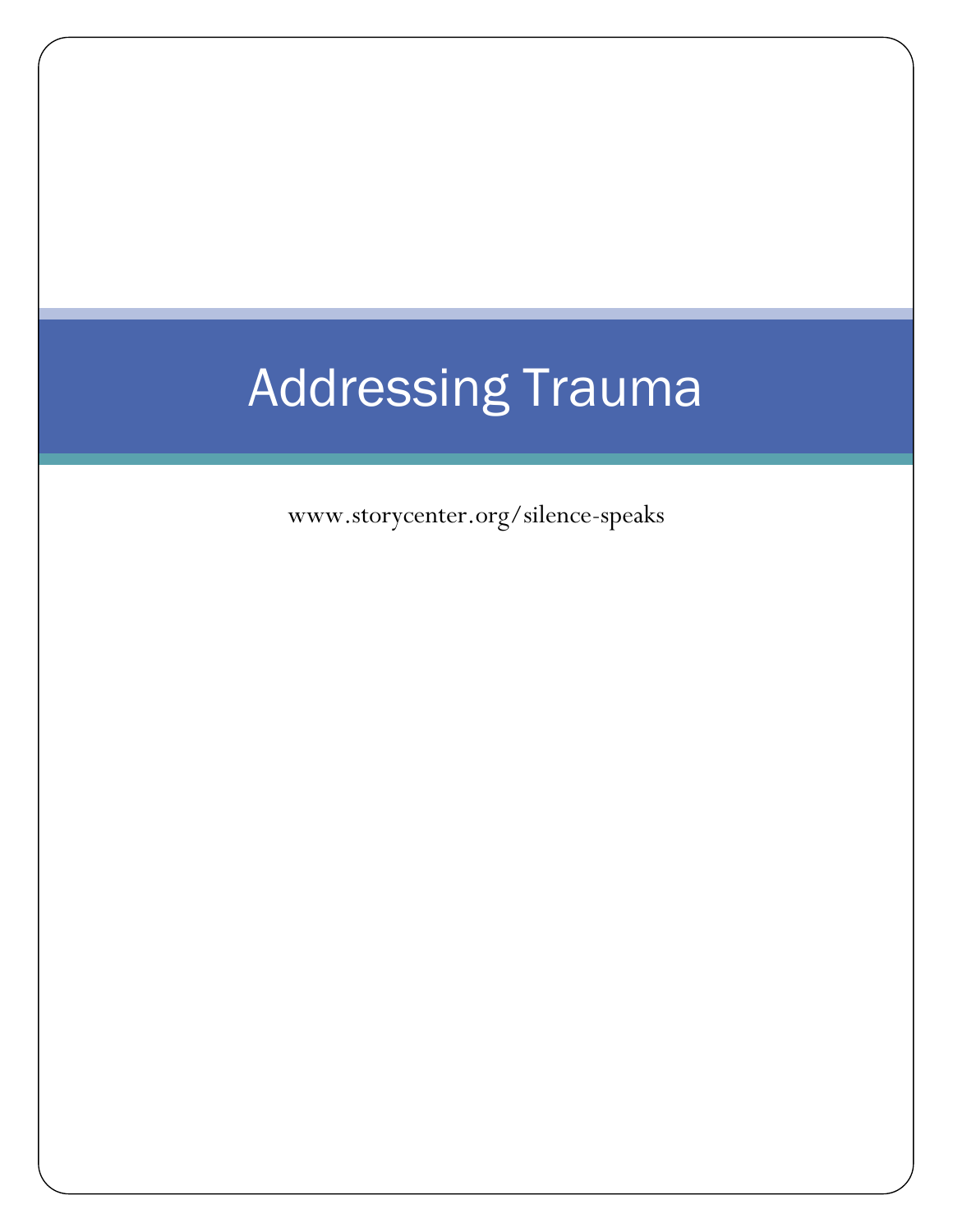# Addressing Trauma

# www.storycenter.org/silence-speaks

Silence Speaks has considerable expertise in leading storytelling workshops with people who have experienced traumatic events. While trauma may happen to individuals, it is widely recognized as a social and political phenomenon, deeply influenced by the power dynamics which shape human interaction.<sup>i</sup> In the context of Silence Speaks, we define traumatic experience broadly, to encompass violence, oppression, stigma, and marginalization occurring in families, communities, or institutions.

Although more limited definitions of "trauma" may be useful for establishing a shared understanding among researchers, clinicians, and activists, we recognize that they can also limit inquiry and unfairly pathologize both individuals and groups. We therefore employ definitions with caution and choose to support our workshop participants in identifying themselves and describing their experience *as they see fit.* Regardless of how it is defined, what is clear is that trauma can have lasting emotional and physical effects. We offer the following points to clarify why it can be valuable for a person who has experienced trauma to participate in one of our workshops, and when digital storytelling may *not* be beneficial.

### **The healing power of telling trauma stories**

Common sense and research evidenceii suggest that when someone is in pain, s/he is generally better served by seeking an outlet than by holding the suffering inside. Having a safe and supportive environment in which to write down or verbalize what happened can often help a person make sense of traumatic experiences and begin to disconnect from outdated "victim" identities or from environmental triggers that have lingered long after the danger or pain has passed. Studies show that a combination of descriptive writing (for example, *what happened to me* …) *and* reflective writing (for example, *how it affected me* …) can have the most significant positive impact on well being.<sup>iii</sup> This fits perfectly with our digital storytelling methods, which encourages work that blends these two approaches to narrating a story.

### **Going beyond words**

As is true of art therapy practices, Silence Speaks workshops enable people to access multiple ways of conveying meaning in order to represent their experiences. While talking and writing go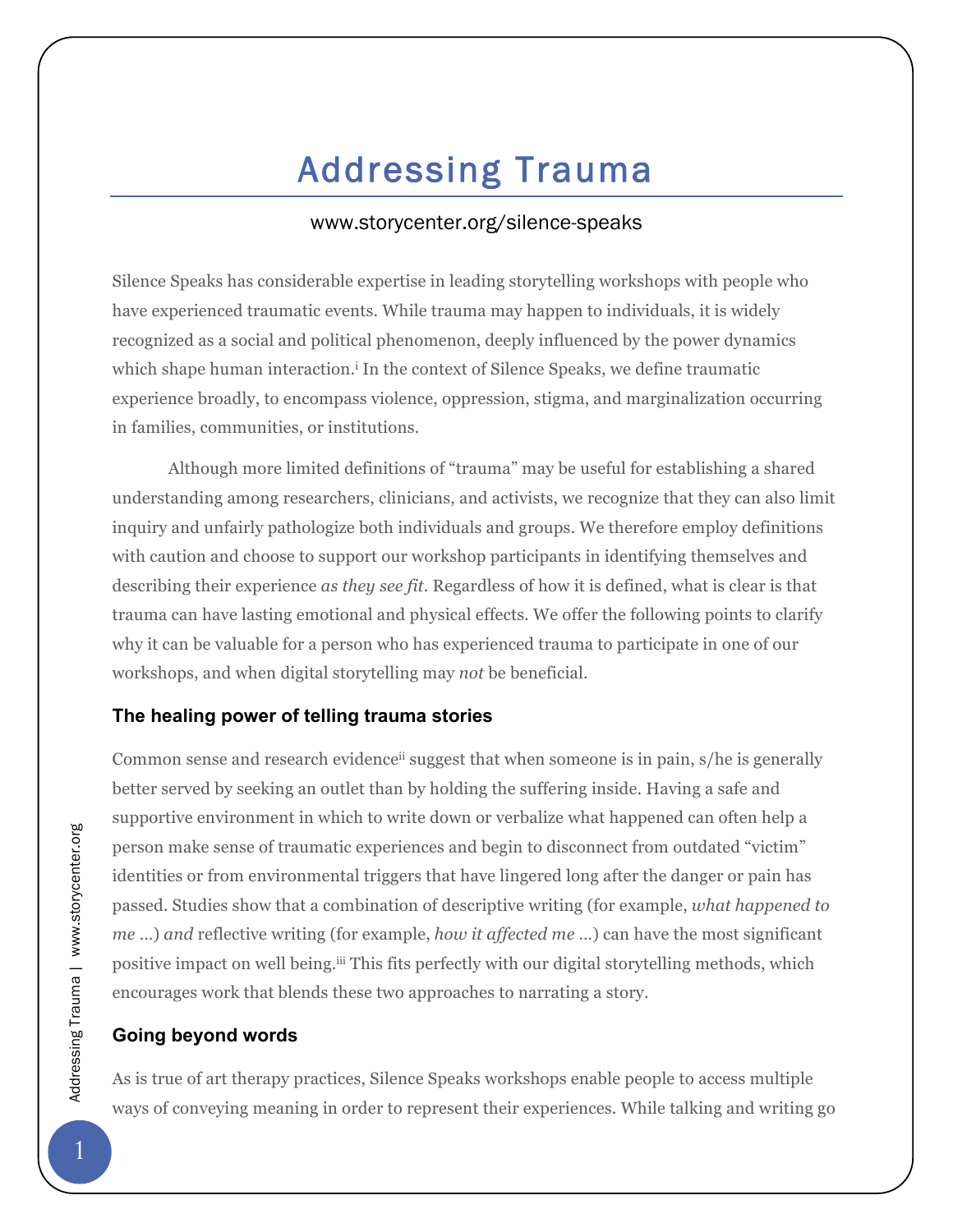far, they do not tap into the visual and auditory modes of perception that come into play when we hear music or view still/moving images. For many workshop participants, looking at an old scrapbook, taking a photograph, or drawing a picture can be a profound starting point for crafting a story. If a traumatic experience rendered someone speechless in the past, a chance to not only describe what happened but also develop a visual portrait of the experience can be especially transformative. This is particularly true in the case of those who were very young and therefore pre-verbal when the trauma occurred.

# **From isolation to support**

In the aftermath of traumatic events, people are often challenged in making meaningful connections with others. During the trauma experience, they may have been forced to ignore everything except their instincts, in order to maintain basic functioning or simply stay alive. The enduring legacy of this "blocking out" can take shape as dissociation – a state that involves compartmentalizing certain thoughts, emotions, bodily sensations, and/or memories. When people are dissociated, they are distanced from their embodied and emotional interactions. Silence Speaks workshops offer a space of safety in which participants (each at her/his own pace) can begin to let down their guard and be vulnerable. We bring groups together with skillful facilitation and incorporate somatics and body awareness practicesiv into our workshops. These experiential methods (including the hands-on practices of participatory media-making) support participants in moving towards integration: a state of being grounded in the body, being in touch (rather than fearing, avoiding, or obsessing over) with feelings and thoughts, and being open to and available for intimacy with others.<sup>v</sup>

The relationship between facilitators and workshop participants during this process is particularly important. Our approach taps into the tradition of narrative medicine, v<sup>i</sup> which invites the health practitioner to *attend* closely to the pain (physical or emotional) being shared by a patient and to co-construct a narrative about that patient's life story, thus giving rise to an affiliation between the two which is essential to the process of healing.<sup>vii</sup> Although we are not health practitioners per se, we understand the crucial role of the listener in bearing witness to pain and enabling people to take ownership of their stories. This approach gives workshop participants a sense of agency and control in the telling of stories about situations wherein they typically had little or no control.

# **From telling a story to taking action**

Trauma expert Judith Herman contends that while telling one's story can be healing, participating in collective action at the community level also plays an important role in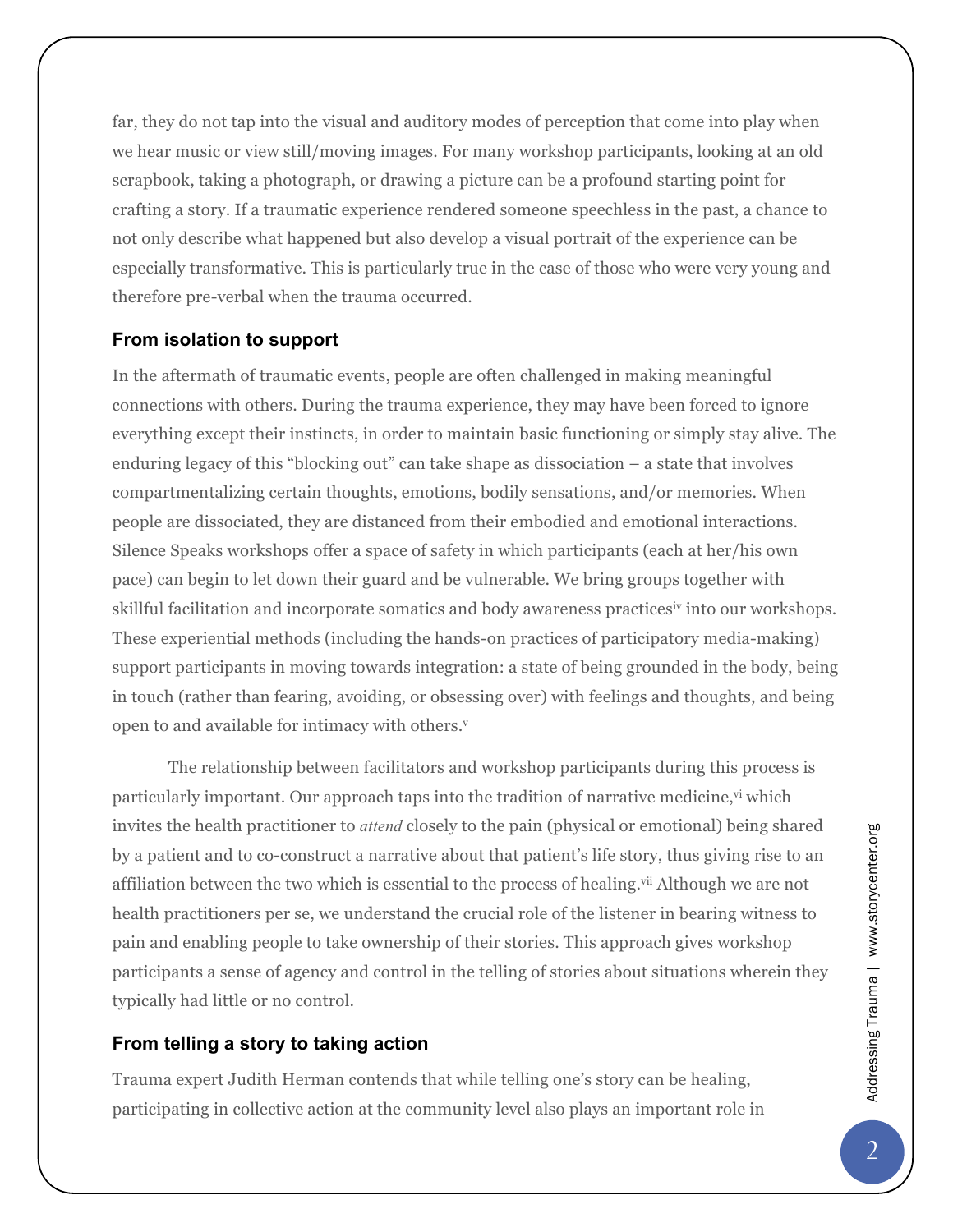nurturing recovery (see endnote ii). We recognize that the healing journey is not necessarily linear – some people come to Silence Speaks after years of counseling and no involvement in community initiatives; others are seasoned organizers who wish to make stories as a way of addressing personal pain that has emerged in the context of their political work. To this end, Silence Speaks supports individual transformation and empowerment while simultaneously building the resilience of participants for involvement in social justice movements.<sup>viii</sup>

# **When is the time NOT right?**

Before any of the above benefits can be realized, people must be fully ready and able to share their stories. Most people will come to the storytelling process when they feel emotionally and physically strong enough to do so, but some may not be able to assess their own readiness. This is especially true for those who are currently "in the middle" of their story (i.e., living in an abusive relationship or on the streets; using drugs and/or alcohol in a way that impedes basic functioning; struggling to meet their needs for food, shelter, and safety; etc.). In such cases, asking someone to narrate a story can have the unintended effect of keeping them trapped in a place of hopelessness rather than prompting catharsis or well being.

# **A few words on Post Traumatic Stress Disorder**

We believe firmly that many of the behaviors displayed by those who have lived through traumatic experiences are intelligent and adaptive human responses to externally imposed physical, sexual, and/or emotional pain. We also understand that not all trauma survivors will develop Post Traumatic Stress Disorder (PTSD).<sup>ix</sup> At the same time, however, our work in developing Silence Speaks has shown us that our workshops are not appropriate for people exhibiting signs of severe PTSD. These signs can be as present for someone who was physically attacked two weeks ago as they are for someone who was sexually abused twenty years ago. Typical signs of PTSD may include greater or lesser degrees of:

# • **Intense emotion and reactivity**

PTSD sufferers may feel intense pain, terror, shame, horror, grief, rage, and shock, often at unexpected moments. They can be activated and alert much of the time, ready to react to perceived danger. They may have difficulty sleeping or even relaxing.

# • **Numbness**

Those with PTSD may tend to protect themselves through denial, disbelief, and pronounced dissociation (spacing out or splitting off the terrible events, as if they didn't happen). They may feel numb and cut off from other people and their own feelings. This shutting down is a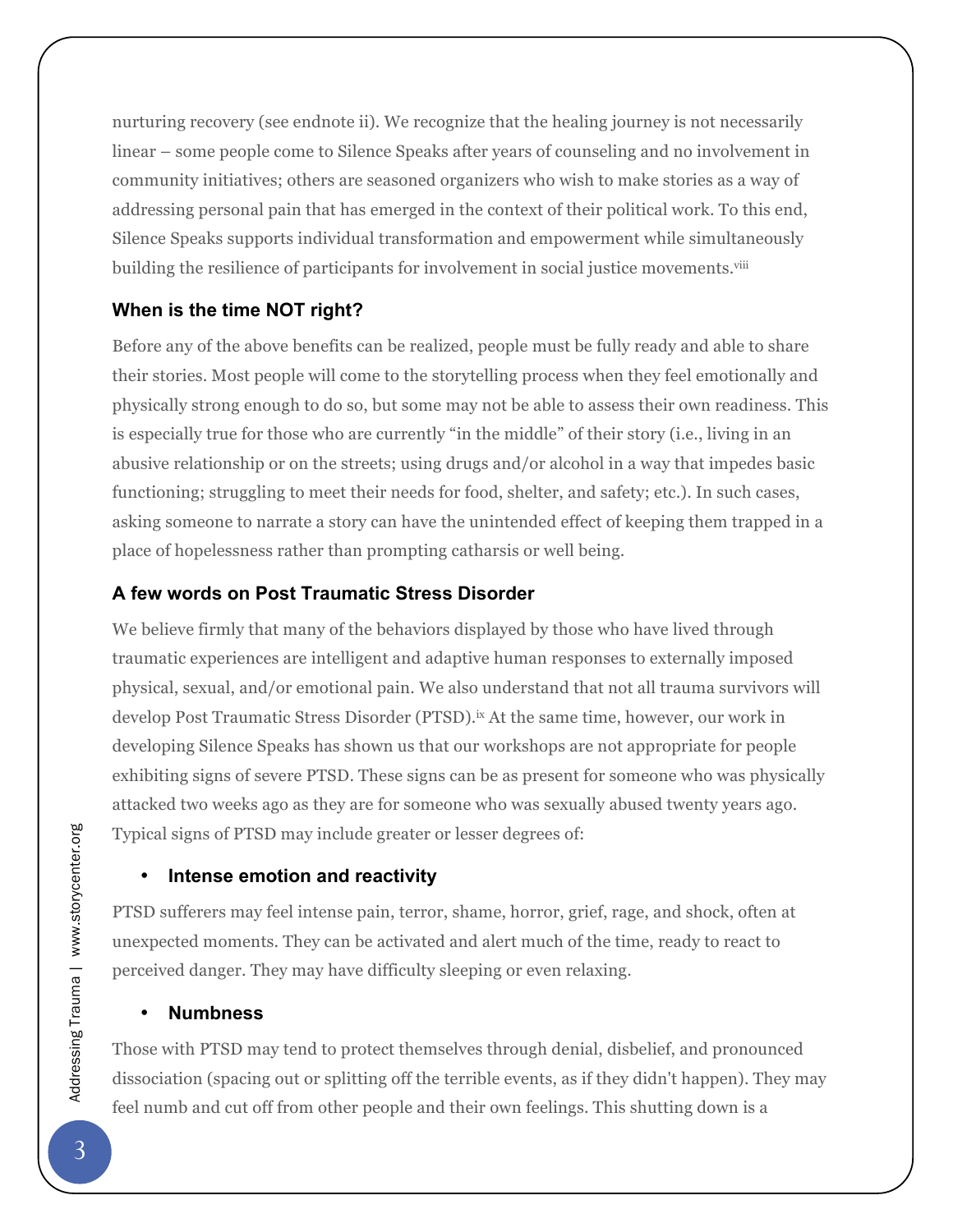protective strategy, but it means that normal responses to life and to other people may not be accessible. (Note: All people "space out" occasionally. With someone who has PTSD, however, the spacing out can be quite pronounced and debilitating.)

# • **Flashbacks**

Trauma survivors with PTSD may experience their minds being invaded over and over by memories of the traumatic events. They may also be tortured by nightmares and find it scary to go to sleep. Flashbacks can also take shape as somatic memories; the body may freeze or exhibit physical symptoms such as headaches, stomach pain, muscle cramping, etc.

# • **Triggering**

The person with PTSD can cause someone to respond to events that *remind* her/him of the trauma with all the feelings/physical sensations that resulted from the trauma itself. Combat soldiers, for example, may respond to loud noise as if it means incoming mortar; someone who has been raped may react to the smell of a person as if that person were their rapist. This can make every-day life immensely threatening and laborious, as people devise elaborate schemes for avoiding their triggers.

To expect that someone suffering from a multitude of symptoms like these will be able to narrate a story and function well in a group process is not only unrealistic but potentially dangerous. The exception might be a project designed to unfold over a long period of time in tandem with specific psycho-social support activities and counseling interventions for trauma survivors. Unless you are highly experienced in trauma work, we cannot stress strongly enough that if you would like to collaborate on a project with Silence Speaks, you *must* follow our Statement of Ethical Practice (see endnote ix), which requires screening out participants for whom severe PTSD is an issue.

### **For more information**

Please contact Amy Hill via email at amylenita@storycenter.org.

### **Notes**

<sup>i</sup> Kaplan, A. (2005). *Trauma Culture: The Politics of Terror and Loss in Media and Literature*. New Brunswick, New Jersey: Rutgers University Press.

ii See, for example, Herman, J. (1992). *Trauma and Recovery*. New York: Basic Books.